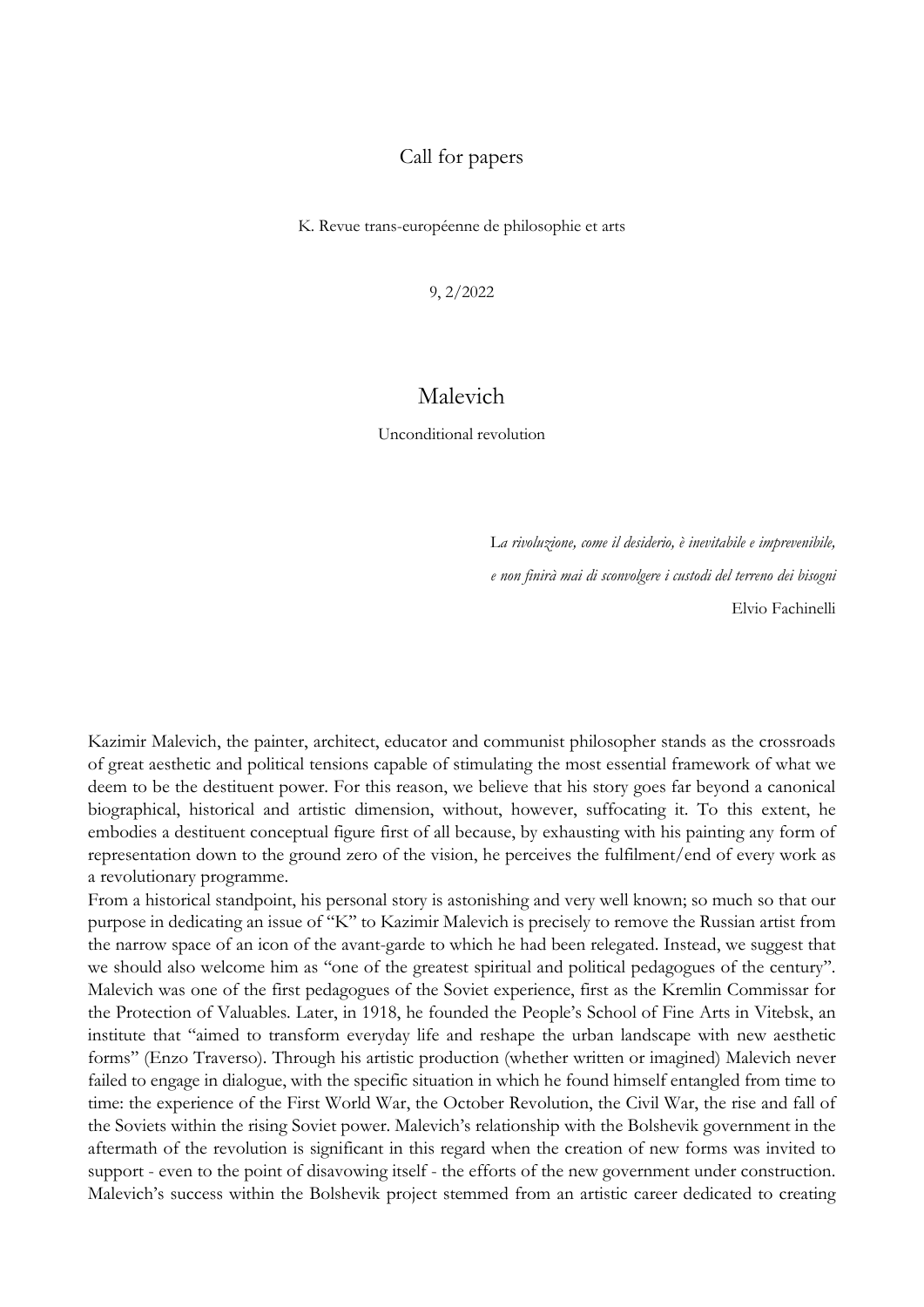new forms through a decisive abandonment of the mimetic-representational paradigm, which conformed with the traditional bourgeois artistic taste. This rejection exploded inside Malevich even before the massacre of the Great War, but with the war, its logic became even clearer: when facing the carnage, there is nothing to be seen because we should only see what we cannot see: the unimaginable. With the work *the Black square on white ground* (1915), we are faced with a gesture that rejects any distance and dualism between reality and its narrative. No image to be seen is recognisable. No transcendent duplicity of the image. Rather, pure objectivity as a form of absolute realism against all aesthetic realism. Along this direction, the painter's parable appears parallel to that of the rising Soviet cinema, which chose the same anti-realist vocation for itself, at least until the mid-1930s: a vocation made up of a specific use of montage, understood not as a tool for constructing narratives, but as a technique through which the revolutionary experience can be put into form. There is more to it: the extreme version of his masterpiece *White Square on a White Background* (1918), presents an even more rarefied and diaphanous tension than the forms exhibited previously, exposing the idea of a pure event through the dismissal of painting because painting in Malevich dares to display its end.

With Malevich, the artist's action is emancipated from its typical reproductive or figurative movement to become an unconditioned gesture free of any reference. Absolute forms seem to populate the paintings of Malevich and his pupils, as well as two-dimensional hyperspaces in which the colour, the workmanship and the material have a value in themselves. It looks as if they testify to the opening up of another form of freedom, definitively freed from the determinations of reality and the habits of representation. And this happens beyond all logic, foundation and capital that provokes and feeds them. We are faced with an unprecedented revolution in the image of the world that brings back to the canvas the truth of every revolution: its nihilism. Moreover, Malevich's extreme gesture of letting painting end in painting (with the religious culture of the icon ending with it as well), almost as if he wished to bid farewell to an entire cultural universe, is accompanied by a subtle and radical theoretical reflection in which, at the beginning of the 1920s, the revolutionary cruciality of a destituent existence is affirmed. An existence in which human activities must bid farewell to any working action that, as such, is a manifestation of hostility.

Communism, revolution, nihilism, art. Following the maelstrom created by these conceptual and political intersections, below are listed, some of the problematic focal point that will be developed analytically in K.'s issue dedicated to Malevich:

- What does it mean to think and practise revolutionary gestures that are so disruptive that they appear untimely even in the face of an ongoing revolution? In other words, it would mean rethinking the peculiar Marxism of Malevich, who, after inaugurating the artistic avant-garde of the Soviet Union with his 1915 *Black Square*, confessed his defeat, and perhaps also that of the Leninist revolution, by turning the clock back to the pre-revolutionary era of figuration, giving birth under Stalin to a series of naturalist canvases that appear unscathed by the events of the century.

- Malevich as a painter of the Great War: the creation of the black squares began in 1915. The aim is to verify how the carnage of the war imprints a shift in Malevich's pictorial work, imposing a form of pure and radical desertion on his artistic gesture: the vision of a void.

- To problematise the relationship between politics and art, between the political inauguration of new spaces of manifestation and the act of creation inherent in every properly artistic practice. The challenge that we recognise in Malevich's work is that of a dismissal of the respective claims of independence of the two fields: not so much to repeat the umpteenth variant of the subordination of one to the other, but to highlight their unrepeatable ontological co-partnership, where both, art and politics, allow new forms of life to appear.